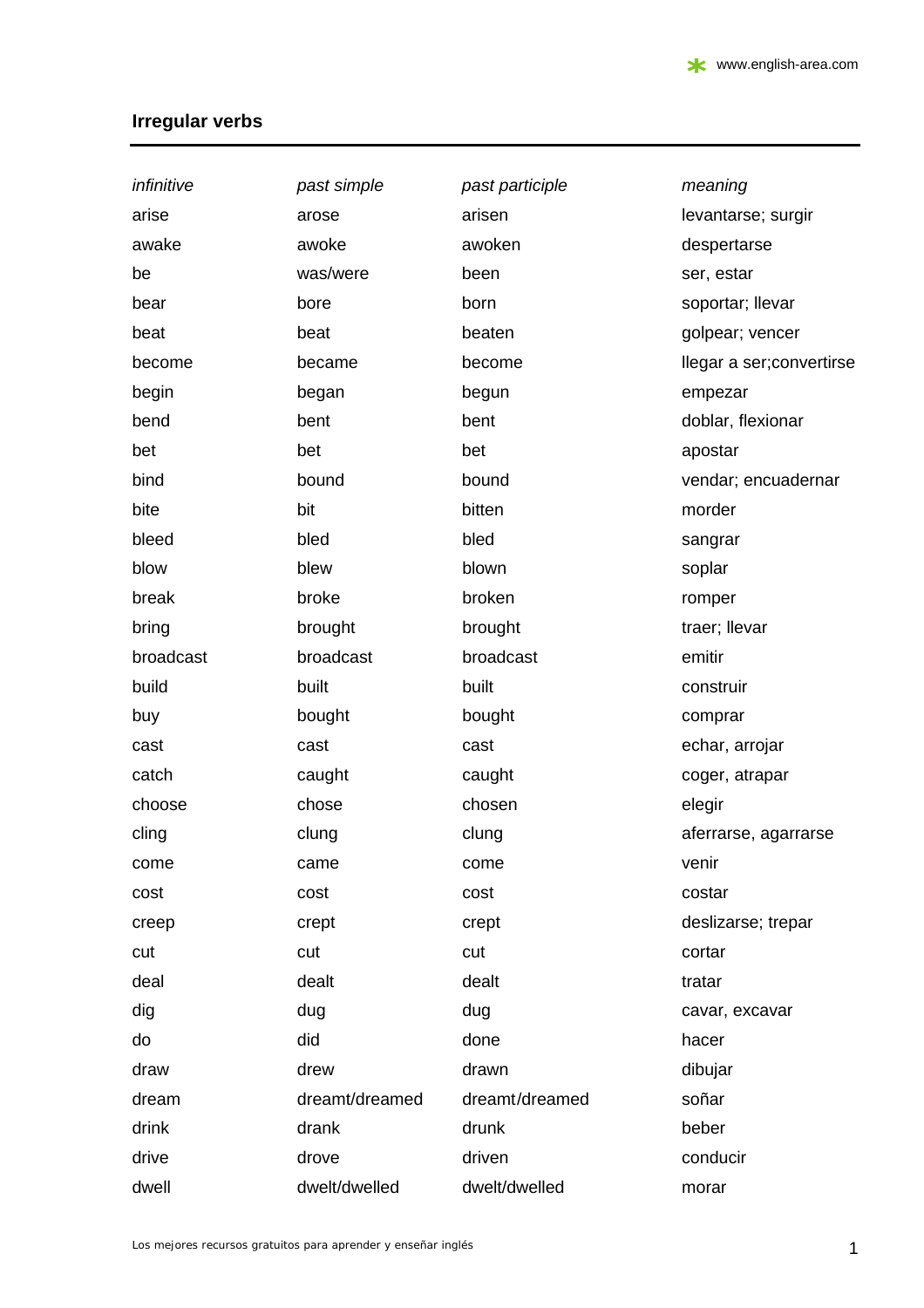| eat           | ate            | eaten          | comer              |
|---------------|----------------|----------------|--------------------|
| fall          | fell           | fallen         | caer               |
| feed          | fed            | fed            | alimentar          |
| feel          | felt           | felt           | sentir             |
|               | fought         | fought         | luchar             |
| fight<br>find | found          | found          | encontrar          |
| fit           | fit/fitted     | fit/fitted     |                    |
|               |                |                | encajar, ajustar   |
| flee          | fled           | fled           | huir               |
| fling         | flung          | flung          | arrojar            |
| fly           | flew           | flown          | volar              |
| forbid        | forbade        | forbidden      | prohibir           |
| forecast      | forecast       | forecast       | prever, predecir   |
| forget        | forgot         | forgotten      | olvidar            |
| freeze        | froze          | frozen         | congelar(se)       |
| get           | got            | got            | obtener            |
| give          | gave           | given          | dar                |
| go            | went           | gone           | ir                 |
| grow          | grew           | grown          | crecer; cultivar   |
| hang          | hung/hanged    | hung/hanged    | colgar             |
| have          | had            | had            | tener              |
| hear          | heard          | heard          | oir                |
| hide          | hid            | hidden         | ocultar(se)        |
| hit           | hit            | hit            | golpear            |
| hold          | held           | held           | sostener, coger    |
| hurt          | hurt           | hurt           | herir              |
| keep          | kept           | kept           | guardar; quedarse  |
| kneel         | knelt/kneeld   | knelt/kneeled  | arrodillarse       |
| knit          | knit/knitted   | knit/knitted   | tejer, hacer punto |
| know          | knew           | known          | saber, conocer     |
| lay           | laid           | laid           | colocar, poner     |
| lead          | led            | led            | guiar, llevar      |
| lean          | leant/leaned   | leant/leaned   | apoyar(se)         |
| leap          | leapt/leaped   | leapt/leaped   | saltar             |
| learn         | learnt/learned | learnt/learned | aprender           |
| leave         | left           | left           | dejar; salir       |
| lend          | lent           | lent           | prestar            |
| let           | let            | let            | dejar, permitir    |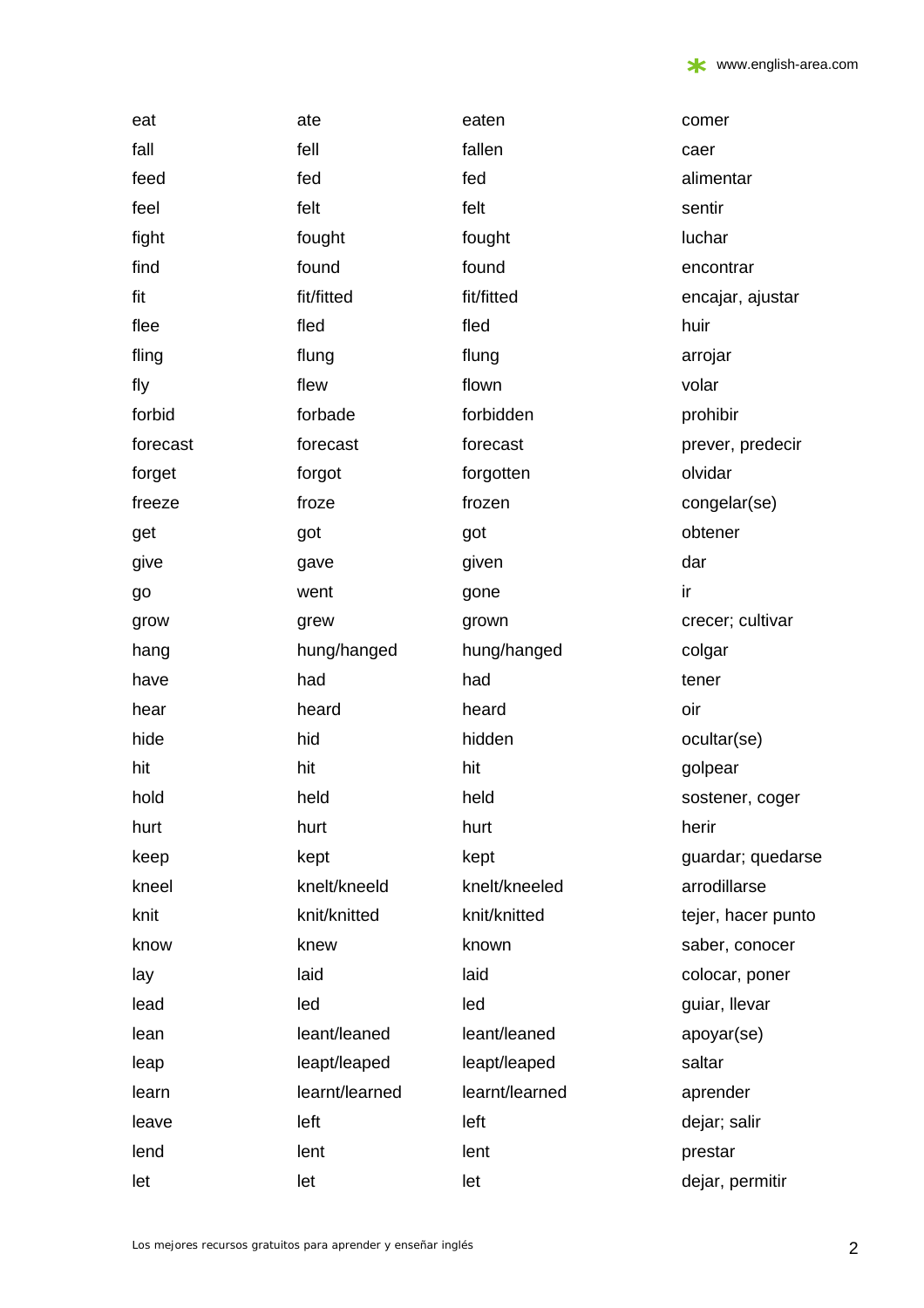| lie    | lay        | lain          | estar tumbado               |
|--------|------------|---------------|-----------------------------|
| light  | lit        | lit           | encender                    |
| lose   | lost       | lost          | perder                      |
| make   | made       | made          | hacer, fabricar             |
| mean   | meant      | meant         | significar                  |
| meet   | met        | met           | encontrarse; conocer        |
| mow    | mowed      | mown/mowed    | cortar, segar               |
| pay    | paid       | paid          | pagar                       |
| prove  | proved     | proven/proved | probar, demostrar           |
| put    | put        | put           | poner                       |
| quit   | quit       | quit          | dejar                       |
| read   | read /red/ | read /red/    | leer                        |
| ride   | rode       | ridden        | montar, cabalgar            |
| ring   | rang       | rung          | sonar/tocar timbre/teléfono |
| rise   | rose       | risen         | levantarse                  |
| run    | ran        | run           | correr                      |
| saw    | sawed      | sawn/sawed    | serrar                      |
| say    | said       | said          | decir                       |
| see    | saw        | seen          | ver                         |
| seek   | sought     | sought        | buscar                      |
| sell   | sold       | sold          | vender                      |
| send   | sent       | sent          | enviar                      |
| set    | set        | set           | poner                       |
| sew    | sewd       | sewn/sewed    | coser                       |
| shake  | shook      | shaken        | agitar                      |
| shear  | sheared    | shorn/sheared | esquilar                    |
| shed   | shed       | shed          | verter, derramar            |
| shine  | shone      | shone         | brillar                     |
| shoot  | shot       | shot          | disparar; filmar            |
| show   | showed     | shown         | mostrar                     |
| shrink | shrank     | shrunk        | encoger(se)                 |
| shut   | shut       | shut          | cerrar                      |
| sing   | sang       | sung          | cantar                      |
| sink   | sank       | sunk          | hundir(se)                  |
| sit    | sat        | sat           | sentarse                    |
| sleep  | slept      | slept         | dormir                      |
| slide  | slid       | slid          | resbalarse                  |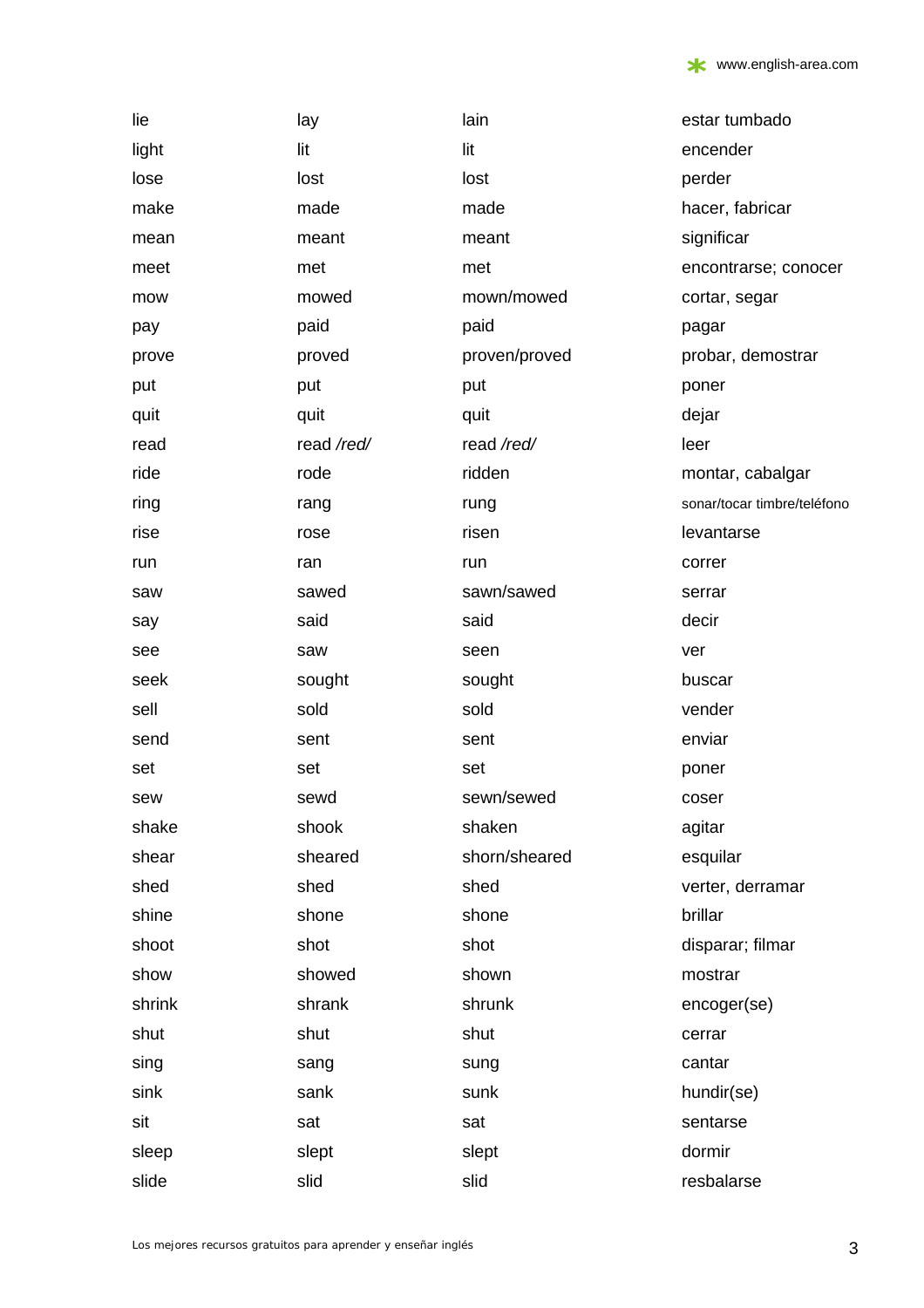| sling      | slung         | slung           | tirar, arrojar             |
|------------|---------------|-----------------|----------------------------|
| smell      | smelt/smelled | smelt/smelled   | oler                       |
| sow        | sowed         | sown/sowed      | sembrar                    |
| speak      | spoke         | spoken          | hablar                     |
| speed      | sped/speeded  | sped/speeded    | conducir a mucha velocidad |
| spell      | spelt/spelled | spelt/spelled   | deletrear                  |
| spend      | spent         | spent           | gastar; pasar tiempo       |
| spin       | spun/span     | spun            | girar                      |
| spit       | spit/spat     | spit/spat       | escupir                    |
| spill      | spilt/spilled | spilt/spilled   | derramar                   |
| split      | split         | split           | dividir                    |
| spoil      | spoilt        | spoilt          | estropear                  |
| spread     | spread        | spread          | extender; untar            |
| spring     | sprang        | sprung          | brotar, nacer              |
| stand      | stood         | stood           | estar de pie               |
| steal      | stole         | stolen          | robar                      |
| stick      | stuck         | stuck           | pegar; encajarse           |
| stink      | stank         | stunk           | apestar                    |
| strike     | struck        | struck          | golpear                    |
| sting      | stung         | stung           | picar (insecto)            |
| strive     | strove        | striven         | esforzarse, luchar         |
| swear      | swore         | sworn           | jurar                      |
| sweep      | swept         | swept           | barrer                     |
| swell      | swelled       | swollen/swelled | hinchar(se)                |
| swim       | swam          | swum            | nadar                      |
| swing      | swung         | swung           | balancear                  |
| take       | took          | taken           | coger                      |
| teach      | taught        | taught          | enseñar                    |
| tear       | tore          | torn            | rasgar                     |
| tell       | told          | told            | decir                      |
| think      | thought       | thought         | pensar                     |
| throw      | threw         | thrown          | lanzar                     |
| thrust     | thrust        | thrust          | empujar                    |
| tread      | trod          | trodden         | pisar                      |
| understand | understood    | understood      | comprender                 |
| wake       | woke          | woken           | despertar(se)              |
| wear       | wore          | worn            | llevar puesto              |